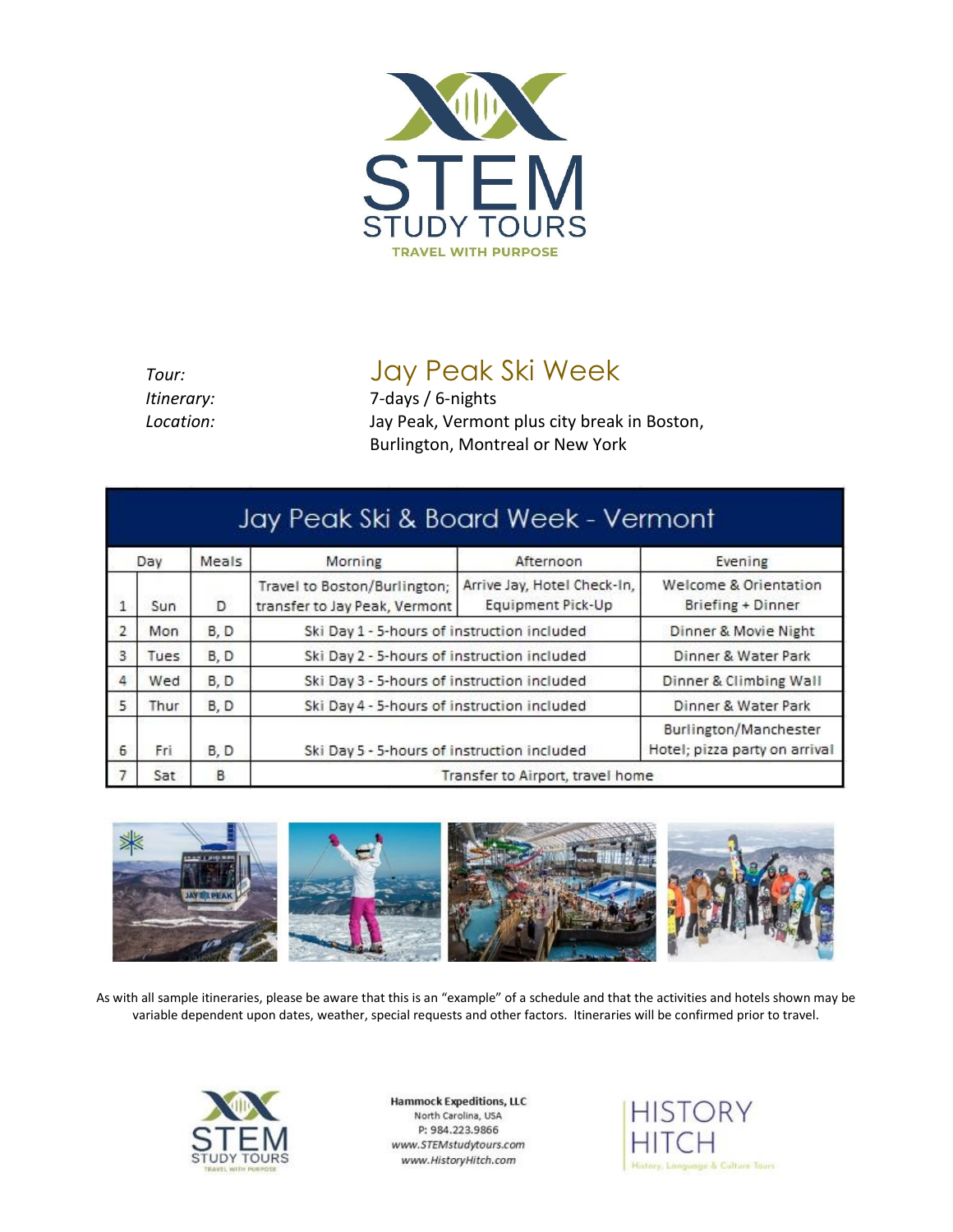

Located in Vermont's Northern Kingdom, Jay Peak is home to the best powder on the East Coast. The resort lies just south of the Canadian border near the town of Jay, and for 50 years, has been known for its unbelievable terrain, incomparable glades, and abundant natural snowfall. Each year, Jay leads the league in terms of snowfall in Vermont and its plentiful tree runs and groomed terrain make it a generous playground for all visitors. Vermont's only aerial tramway is one of 8 lifts accessing 385 acres of terrain, including 76 trails and 4 terrain parks for skiers and riders of all abilities. Jay's base area supports a healthy ski village atmosphere that features plenty of amenities including a fabulous water park, a cinema, a climbing center, a world-class ice rink, multiple hotel options and more.

At Jay Peak, there is a great mix of beginner to advanced trails connected by a chairlift system and for beginners, they'll love The Zone, Jay Peak's learning area which includes 80 acres of wide, gentle, easy to maneuver trails and introductory glades - the most beginner and intermediate tree skiing in the East! The ski area also contains a large snow making infrastructure able to cover a majority of the resort.



| <b>RESORT WEBSITE:</b> | www.jaypeakresort.com                                                                  |
|------------------------|----------------------------------------------------------------------------------------|
| <b>TYPICAL TOUR:</b>   | 5-nights lodging + 5-day ski pack, arriving on Sunday, plus city break in Boston,      |
|                        | Burlington, NYC or Montreal.                                                           |
|                        | INTL POINT OF ENTRY: Boston, Burlington, Montreal, New York City (JFK/EWR)             |
| TRANSPORT:             | Motorcoach transport is provided to/from the resort plus City Break location booked.   |
|                        | Coaches do not stay at resort during your ski week. If off-site transport is required, |
|                        | this is quoted independently and should be reserved prior to travel.                   |
| <b>SKI PACKAGE:</b>    | Ski package includes 5-days of skiing with 5-hours of lessons for students.            |



**Hammock Expeditions, LLC** North Carolina, USA P: 984.223.9866 www.STEMstudytours.com www.HistoryHitch.com

**HISTORY** story, Language & Culture Tours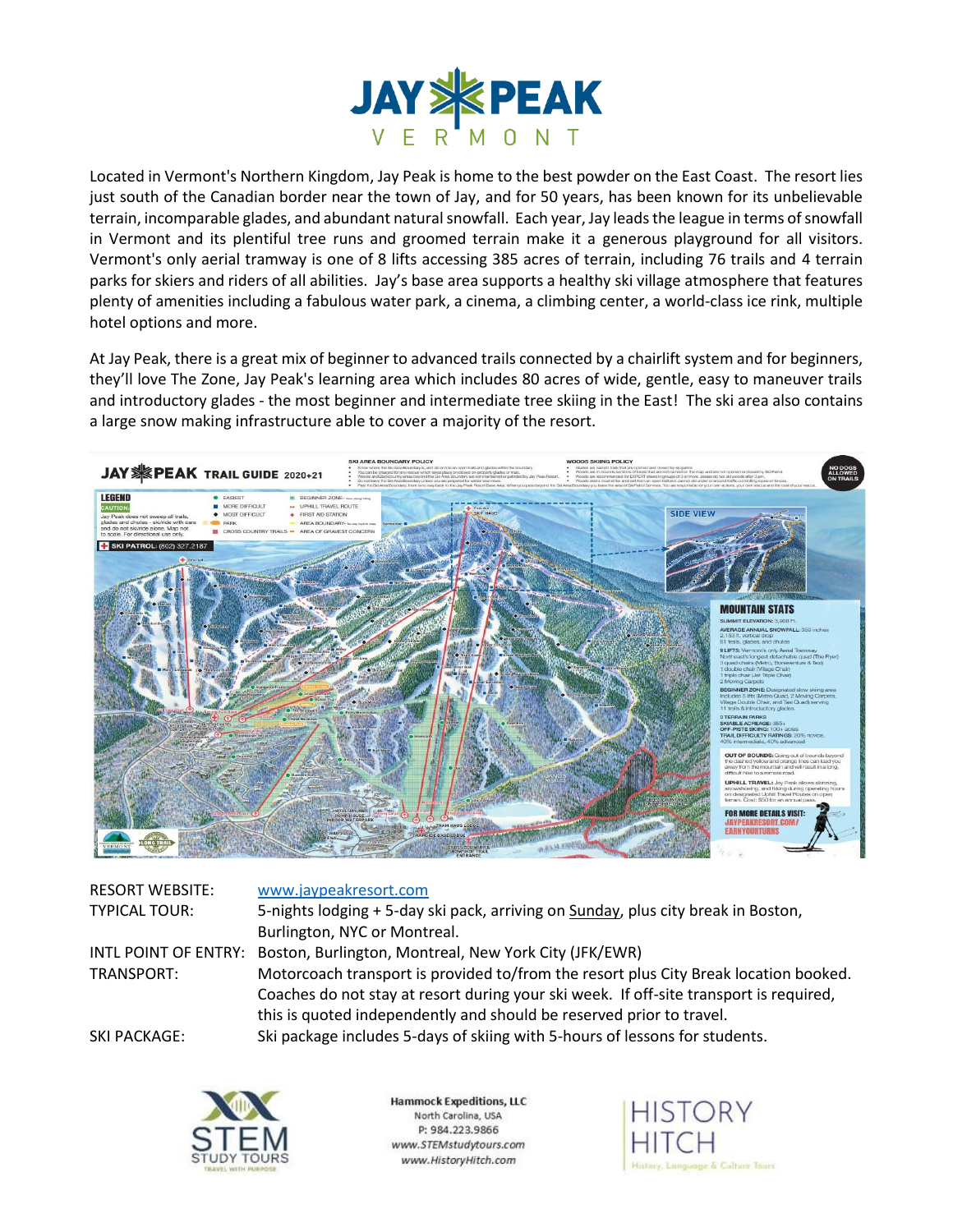| <b>INSTRUCTION SIZE:</b>   | General clinics are 10-12 pupils of similar ski ability level. Snowboarders must have a                                                                                           |
|----------------------------|-----------------------------------------------------------------------------------------------------------------------------------------------------------------------------------|
|                            | minimum of 8 of similar ability to comprise a group. At times, boarders may be mixed<br>with ski groups or included in general adult/family clinics. This is not guaranteed until |
|                            | arrival though, so pupils may be asked to switch to a ski instruction package.                                                                                                    |
| SKI FIT:                   | Ski fit is done on-mountain; helmets are included. Ski fit will take place either on initial                                                                                      |
|                            | arrival at resort or prior to the first morning's lessons, based on availability. Because                                                                                         |
|                            | our package is bundled, if anyone brings their own equipment, package discounts are                                                                                               |
|                            | unavailable.                                                                                                                                                                      |
| LODGING:                   | Groups will have accommodation for 5-nights on standard tours. Lodging options<br>include Stateside Hotel & Hotel Jay. The Stateside Hotel is a skin-in/out property and          |
|                            | features rooms with either 2 queen beds OR 1 king bed and 1 pull-out sofa sleeper,                                                                                                |
|                            | both types sleeping 4 students. Staff use identical rooms to sleep 2 staff members.                                                                                               |
|                            | This property has its own dedicated base lodge and features its own restaurant which                                                                                              |
|                            | is where breakfasts and dinners are served. All rooming must be maximized with                                                                                                    |
|                            | bedding places or additional fees are assessed. The Hotel Jay is located at the main                                                                                              |
|                            | resort and is an upscale, luxury-type property featuring several different types of guest                                                                                         |
|                            | rooms with different occupancy limits. Meals are generally taken in the conference<br>center areas. IMPORTANT: A credit card deposit is required for each room at check-          |
|                            | in. This is generally held and then released after your departure.                                                                                                                |
| <b>RESORT TRANSPORT:</b>   | The resort offers complimentary transportation around the resort via shuttle. Shuttles                                                                                            |
|                            | can generally accommodate 15 people and are scheduled on request.                                                                                                                 |
| <b>CONVENIENCE:</b>        | The resort offers a Provisions General Store for any kind of supply, food, snacks and                                                                                             |
|                            | resort logo wear.                                                                                                                                                                 |
| MEALS:                     | Daily breakfasts and dinners are included in your package. Meals are served buffet-                                                                                               |
|                            | style and students and staff may help themselves as needed. For groups arriving in<br>resort after 7 PM, a boxed sandwich will be available in place of a full meal. If multiple  |
|                            | student groups are in house, they may be grouped together for meal purposes.                                                                                                      |
|                            | Lunches are purchased on own, paid for independently in the base lodge or a number                                                                                                |
|                            | of restaurants. Lunch budget should be \$20 USD pp.                                                                                                                               |
| <b>EVENING ACTIVITIES:</b> | As part of the Jay Peak package, groups will have two days included at the Pump Haus                                                                                              |
|                            | for indoor waterpark admission. Additional activities are at extra cost, should be                                                                                                |
|                            | booked prior to arrival, and include Clips & Reels Climbing & Ropes, Cinema, and the                                                                                              |
| <b>RESORT DEPARTURE:</b>   | Ice Haus.<br>On the final day in resort, groups will be required to check out of their hotel rooms                                                                                |
|                            | prior to skiing. Leaders should expect to walk rooms and ensure all are suitable for                                                                                              |
|                            | departure. Luggage will be stored in a specified area while the group is skiing.                                                                                                  |
|                            | Immediately following ski clinics, groups will gather their luggage, board their coach                                                                                            |
|                            | and prepare for their return journey. Resort activities are generally completed by 3                                                                                              |
|                            | PM, allowing for group departure by 4 PM. If groups are traveling to Boston,                                                                                                      |
|                            | Burlington or Montreal, they will have a pizza dinner when they arrive at their hotel. If                                                                                         |
|                            | groups are traveling to NYC, they will have a dinner stop when appropriate en route,<br>paying independently for any meals/snacks/beverages.                                      |
| <b>EMERGENCY OPS:</b>      | For medical care, guests are taken via ambulance to a medical facility in Newport,                                                                                                |
|                            | Vermont, approximately 35-minutes transfer time. Air evacuation and taxi services                                                                                                 |
|                            | are also available based on severity. Groups should be prepared to pay for medical                                                                                                |
|                            | services on-site. If taxis are used, they must be paid for at the time of service.                                                                                                |
| <b>INSURANCE:</b>          | All groups are required to carry travel insurance / travel protection. If you are a USA-                                                                                          |
|                            | based group, this is available for purchase during registration if desired.                                                                                                       |



**Hammock Expeditions, LLC** North Carolina, USA P: 984.223.9866 www.STEMstudytours.com www.HistoryHitch.com

**HISTORY HITCH** History, Language & Culture Tours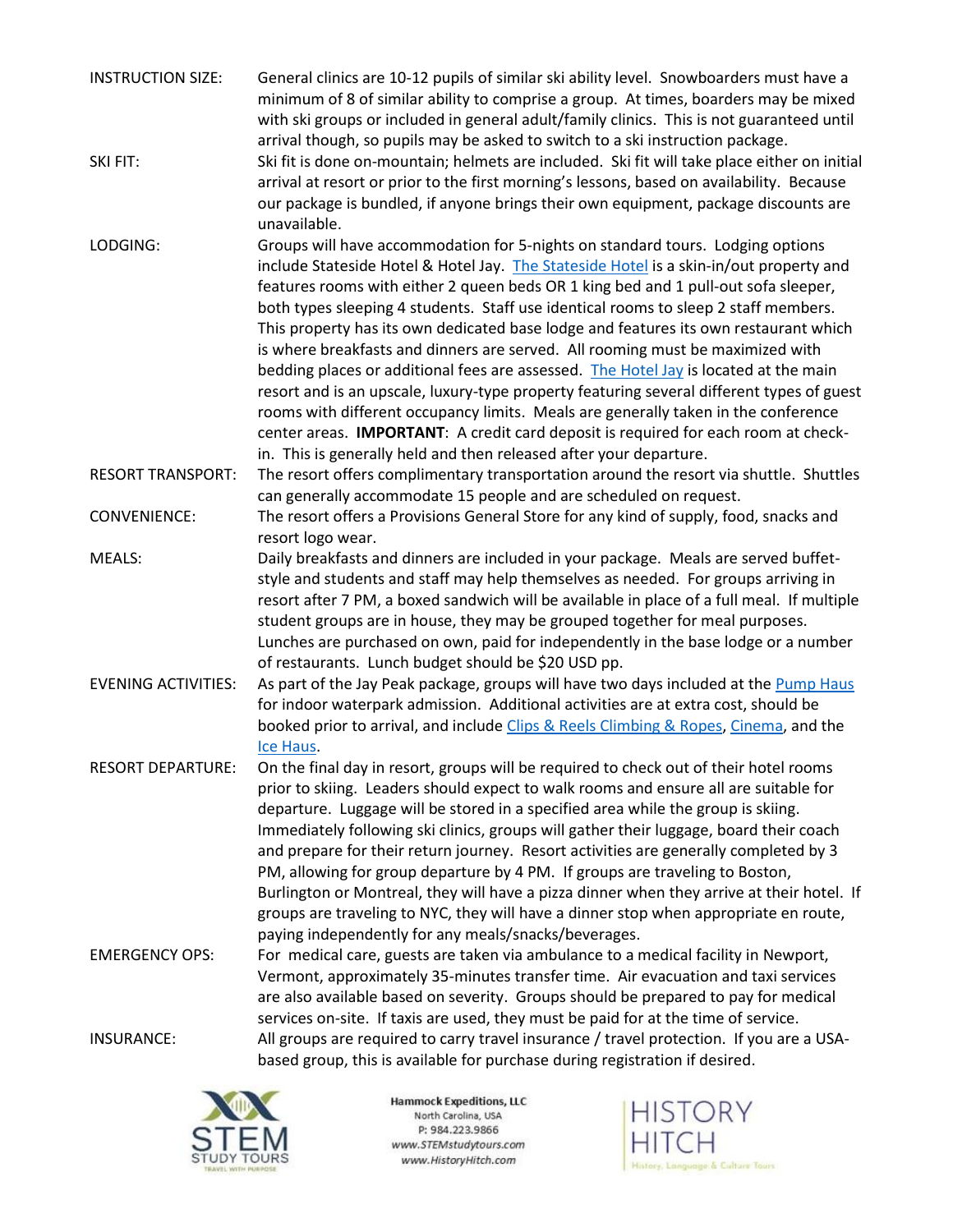| <b>WAIVERS:</b>       | Waivers are generally required for the ski resort, equipment rental and some activities.<br>Waivers are not negotiable. If unsigned, the participant will not be allowed to take<br>part in activities. Waivers must be signed by the parent or legal guardian for any<br>persons under the age of 18. Additionally, when booking, it is acknowledged that<br>clients have read and understand our booking terms and conditions.                                                                                                                                                                                                                                                                                                                                                                                                                                       |
|-----------------------|------------------------------------------------------------------------------------------------------------------------------------------------------------------------------------------------------------------------------------------------------------------------------------------------------------------------------------------------------------------------------------------------------------------------------------------------------------------------------------------------------------------------------------------------------------------------------------------------------------------------------------------------------------------------------------------------------------------------------------------------------------------------------------------------------------------------------------------------------------------------|
| AMBASSADOR:           | We provide an in-resort Ambassador with every group booking. We generally use a<br>transport meet/greet person for arrivals and then our Ambassador will meet your<br>group in resort. Ambassadors are only available while in resort, not on city break<br>excursions, unless specifically reserved.                                                                                                                                                                                                                                                                                                                                                                                                                                                                                                                                                                  |
| <b>GRATUITIES:</b>    | As service positions earn their personal income from gratuities, it is customary for the<br>group to tip their Ambassador and Ski Instructors provided good service is achieved.<br>Standard tip is \$2 - \$3 per person, per day for Ambassadors; \$10 - \$20 for the 5-day<br>span for Instructors. Gratuities are usually distributed at the end of the ski week.<br>Additionally, please advise your groups on appropriate tipping of waitstaff for any<br>meal services that are not 'included' in your itinerary such as lunches. This does not<br>apply to self-serve/buffet options, only to options where you are physically served by<br>waitstaff or a bartender.                                                                                                                                                                                           |
| 2023 RATES:           | All quotes are costed in USD. As all quotes have multiple variables including arrival<br>destinations and patterns, hotel options and more, please let us know your<br>requirements for a personalized quote. Also, please realize that groups falling over<br>peak periods and/or holidays such as MLK week and President's Week will be billed at<br>holiday pricing. General rates include arriving in the resort on a Sunday and groups<br>that require lodging on a Friday or Saturday will be billed at a higher rate. Rates are<br>discounted for end-of season, generally starting in late March. Please know if<br>numbers change, this will affect the quote for rooming and discounts applied to staff<br>counts. Please ensure that if there is a change, you let us know at your earliest<br>convenience so we may reconfigure rates to best protect you. |
| <b>QUOTE REQUEST:</b> | Send quote requests to michele@STEMstudytours.com.                                                                                                                                                                                                                                                                                                                                                                                                                                                                                                                                                                                                                                                                                                                                                                                                                     |





Hammock Expeditions, LLC<br>North Carolina, USA P: 984.223.9866 www.STEMstudytours.com www.HistoryHitch.com

**HISTORY HITCH** History, Language & Culture Tours